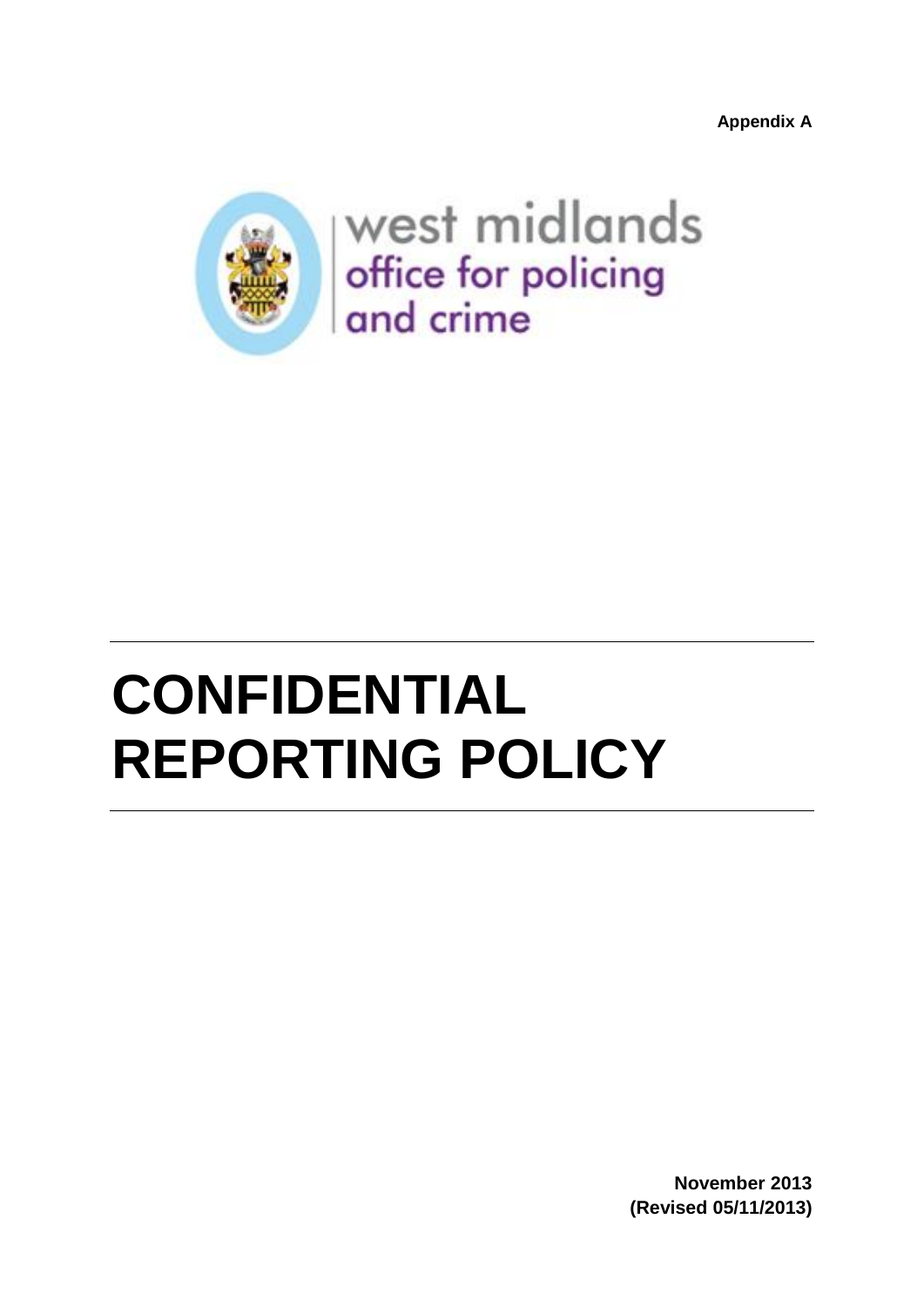#### *November 2013*

#### **INTRODUCTION**

- 1. Employees are often the first to realise that there may be something seriously wrong within the West Midlands Office of Policing and Crime. However, they may not express their concerns because they feel that speaking up would be disloyal to their colleagues or to the Police and Crime Commissioner. They may also fear harassment or victimisation. In these circumstances, it may be easier to ignore the concern rather than report what may just be a suspicion of malpractice.
- 2. The Police and Crime Commissioner is committed to the highest possible standards of openness, probity and accountability. In line with that commitment we expect employees and others that we deal with, who have serious concerns about any aspect of the work of the Police and Crime Commissioner, to come forward and voice those concerns. It is recognised that most cases will have to proceed on a confidential basis.
- 3. This Policy makes it clear that you can do so without fear of victimisation, subsequent discrimination or disadvantage. *This Confidential Reporting Policy is intended to encourage and enable employees to raise serious concerns rather than overlooking a problem or "blowing the whistle" outside.* The Employment Rights Act 1996 provides protections to employees in respect of "qualifying disclosures". You are strongly advised to take advice if you are proposing to make disclosures outside the organisation as you will only be protected in certain circumstances.
- 4. This Policy applies to the Commissioner's staff (i.e. the Chief Executive's staff) but it may be invoked by any person who has a major concern falling within paragraph 7 below. This Policy also applies to those contractors working for the Police and Crime Commissioner on premises of the Police and Crime Commissioner, for example, consultants. The Chief Executive is also the Monitoring Officer for the Commissioner.
- 5. This Policy adopts the wording for the Policy used by the former West Midlands Police Authority which had been discussed with the relevant trade unions and has their support.

# **AIMS AND SCOPE OF THIS POLICY**

- 6. This Policy aims to:
	- encourage you to feel confident in raising concerns within the organisation and to question and act upon concerns about practice
	- provide avenues for you to raise those concerns and receive feedback on any  $\bullet$ action taken
	- ensure that you receive a response to your concerns and that you are aware of how to pursue them if you are not satisfied
	- reassure you that you will be protected from possible reprisals or victimisation if you have a reasonable belief that you have made any disclosure in the public interest.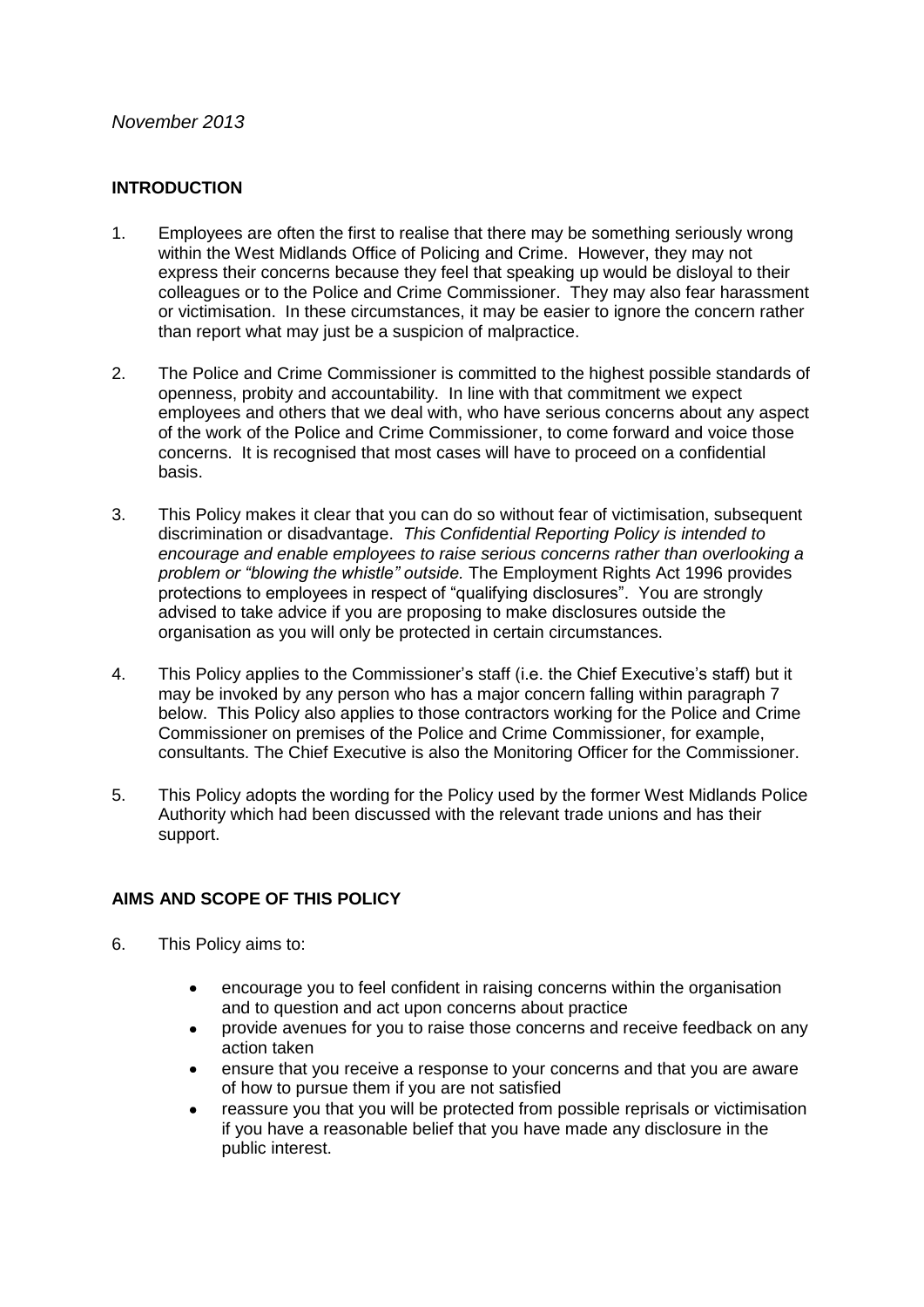- 7. There are existing procedures in place to enable you to lodge a grievance relating to your own employment. The Confidential Reporting Policy is intended to cover major concerns that fall outside the scope of other procedures. These include:
	- conduct which is an offence or a breach of law, including data protection
	- disclosures related to miscarriages of justice  $\bullet$
	- $\bullet$ significant health and safety risks, including risks to the public as well as other employees
	- the unauthorised use of public funds  $\bullet$
	- possible fraud and corruption
- 8. Thus, any serious concerns that you have about any aspect of service provision or the conduct of the Police and Crime Commissioner, Deputy Police and Crime Commissioner , or others acting on behalf of the Police and Crime Commissioner, can be reported under the Confidential Reporting Policy. This may be about something that:
	- makes you feel uncomfortable in terms of known standards, your experience or the standards you believe the Police and Crime Commissioner subscribes to; or
	- is against the Police and Crime Commissioner's Standing Orders, Financial  $\bullet$ Regulations and policies; or
	- falls below established standards of practice; or
	- amounts to improper conduct.

# **SAFEGUARDS**

#### **Harassment or Victimisation**

- 9. The Police and Crime Commissioner is committed to good practice and high standards and wants to be supportive of employees.
- 10. The Police and Crime Commissioner recognises that the decision to report a concern can be a difficult one to make. If what you are saying is true, or if you have reasonable grounds for believing that it is true, you should have nothing to fear because you will be doing your duty to your employer and those for whom you are providing a service.
- 11. The Police and Crime Commissioner will not tolerate any harassment or victimisation (including informal pressures) and will take appropriate action to protect you when you raise a concern in good faith.
- 12. Any investigation into allegations of potential malpractice will not influence or be influenced by any disciplinary or redundancy procedures that already affect you.

#### **CONFIDENTIALITY**

13. All concerns will be treated in confidence and every effort will be made not to reveal your identity if you so wish. At the appropriate time, however, you may be asked to come forward as a witness.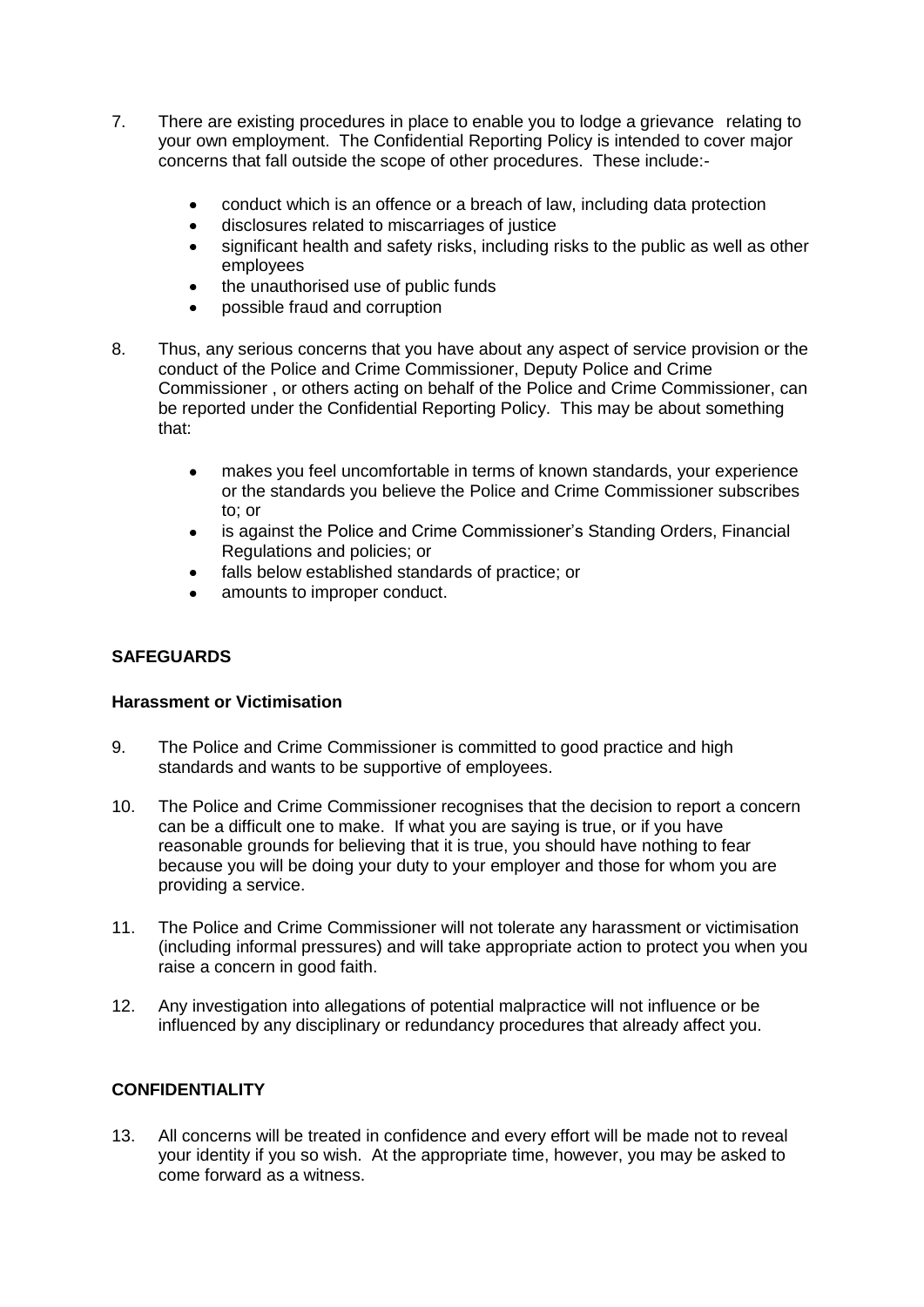#### **ANONYMOUS ALLEGATIONS**

- 14. This Policy encourages you to put your name to your allegation whenever possible.
- 15. Concerns expressed anonymously are much less powerful but will be considered at the discretion of the Police and Crime Commissioner.
- 16. In exercising this discretion, the factors to be taken into account would include:
	- the seriousness of the issues raised
	- the credibility of the concern; and
	- the likelihood of confirming the allegation from attributable sources.

#### **UNTRUE ALLEGATIONS**

17. If you make an allegation in the public interest, but it is not confirmed by the investigation, no action will be taken against you. If, however, you make an allegation in bad faith frivolously, maliciously or for personal gain, disciplinary action may be taken against you.

#### **HOW TO RAISE A CONCERN**

- 18. As a first step you should normally raise concerns with your immediate manager, their superior or the Chief Executive. This depends, however, on the seriousness and sensitivity of the issues involved and who is suspected of the malpractice. For example, if you believe that management is involved, you should approach the Head of Internal Audit.
- 19. Concerns may be raised verbally or in writing. Staff who wish to make a written report are invited to use the following format:
	- the background and history of the concern (giving relevant dates), and
	- the reason why you are particularly concerned about the situation.
- 20. The earlier you express the concern the easier it is to take action.
- 21. Although you are not expected to prove beyond doubt the truth of an allegation, you will need to demonstrate to the person contacted that there are reasonable grounds for your concern.
- 22. Advice or guidance on how to pursue matters of concern may be obtained internally from:-

**Jacky Courtney, Chief Executive**

i.courtney@west-midlands.pnn.police.uk

**Legal Adviser**  Tel: 0121 626 6060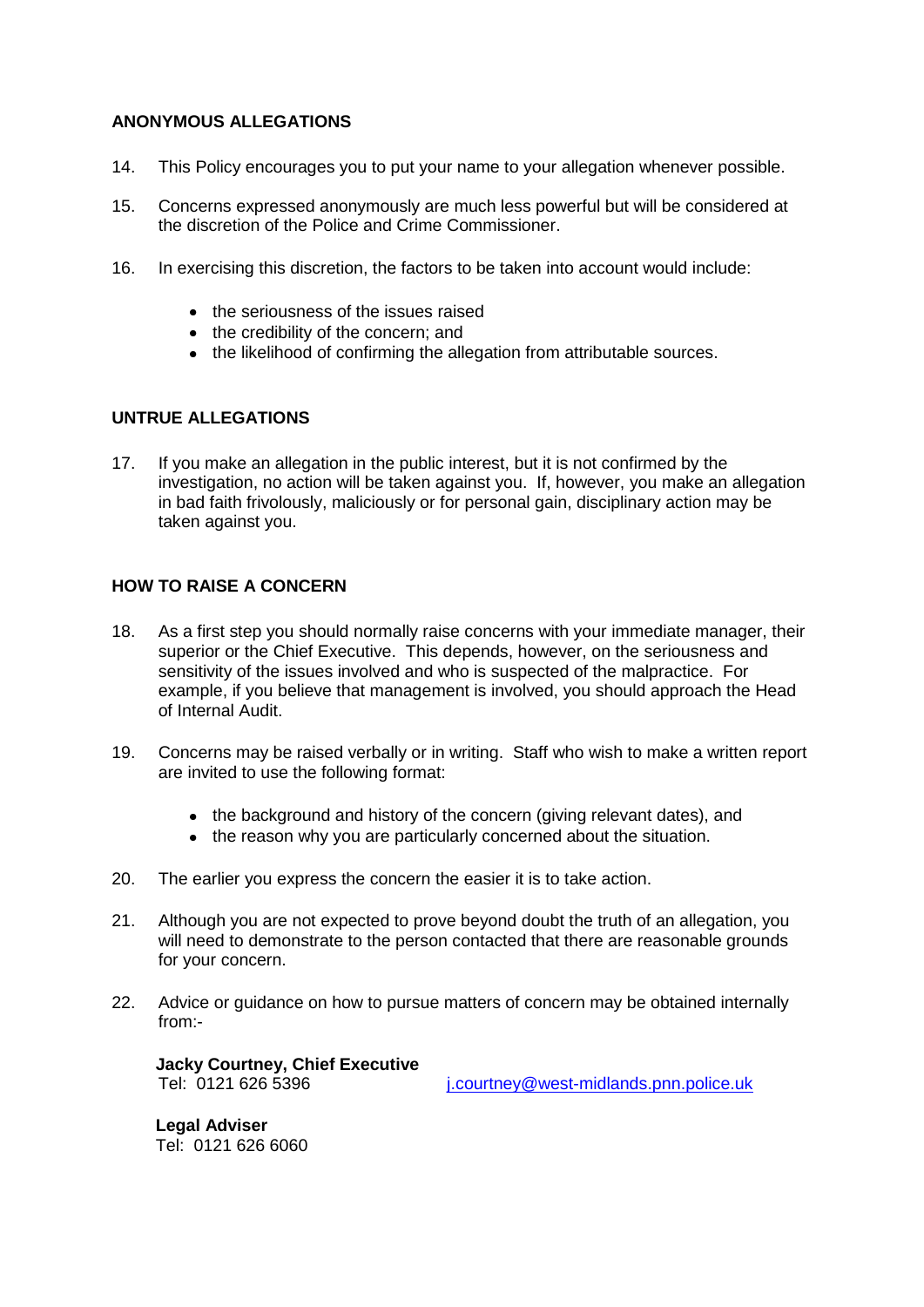# **David Giles, Head of Internal Audit** [d.giles@west-midlands.pnn.police.uk](mailto:d.giles@west-midlands.pnn.police.uk)

Tel: 0121 626 5380

If you are unsure whether or how to use this Policy, you may seek free confidential help from the independent charity, **Public Concern at Work**

Tel: 0207-404-6609 [whistle@pcaw.co.uk](mailto:whistle@pcaw.co.uk)

**Public Concern at Work** will also be able to help if you feel that it would be inappropriate to speak to any of the officers referred to above.

- 23. You may wish to consider discussing your concern with a colleague first and you may find it easier to raise the matter if there are two (or more) of you who have had the same experience or concerns.
- 24. You may invite your trade union, professional association representative or a friend to be present during any meetings or interviews in connection with the concerns you have raised.

# **HOW WEST MIDLANDS OFFICE FOR POLICING AND CRIME WILL RESPOND**

- 25. Those to whom you report will respond to your concerns. Do not forget that testing out your concerns is not the same as either accepting or rejecting them.
- 26. Where appropriate, the matters raised may:
	- be investigated by management, internal audit or through the disciplinary  $\bullet$ process
	- $\bullet$ be referred to the police for investigation
	- be referred to the external auditor
	- form the subject of an independent inquiry.  $\bullet$
- 27. In order to protect individuals and those accused of misdeeds or possible malpractice, initial enquiries will be made to decide whether an investigation is appropriate and, if so, what form it should take. The overriding principle which the Police and Crime Commissioner will have in mind is the public interest.
- 28. Some concerns may be resolved by agreed action without the need for investigation. If urgent action is required this will be taken before any investigation is conducted.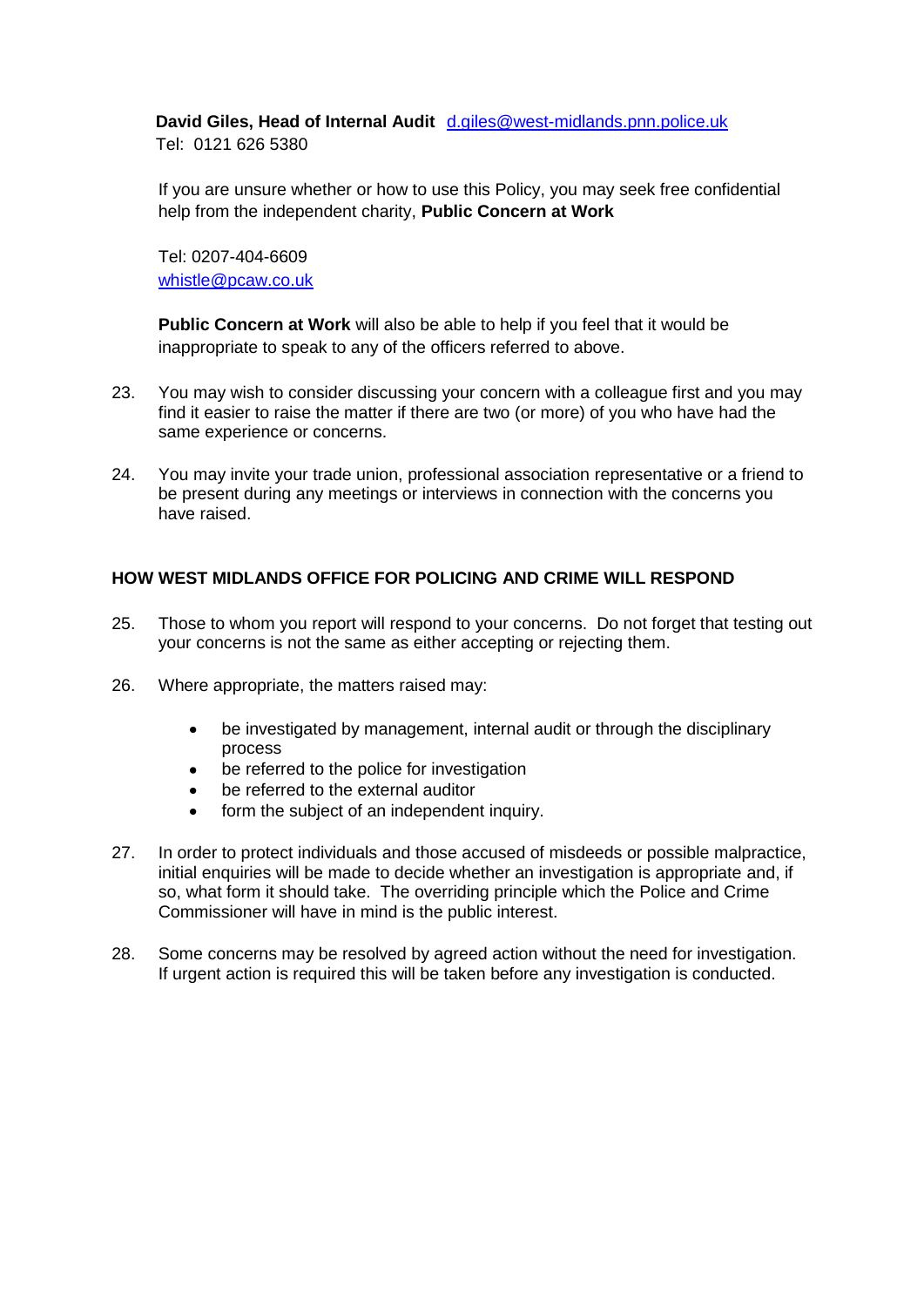- 29. Within ten working days of a concern being raised, the responsible person (the Chief Executive or the Head of Internal Audit or the Legal Adviser or a person nominated by any of those persons) will write to you:
	- acknowledging that the concern has been received
	- indicating how we propose to deal with the matter  $\bullet$
	- $\bullet$ giving an estimate of how long it will take to provide a final response
	- $\bullet$ telling you whether any initial enquiries have been made
	- supplying you with information on staff support mechanisms, and  $\bullet$
	- telling you whether further investigations will take place and, if not, why not.
- 30. The amount of contact between the officers considering the issues and you will depend on the nature of the matters raised, the potential difficulties involved and the clarity of the information provided. If necessary, the Commissioner will seek further information from you.
- 31. Where any meeting is arranged, off-site if you so wish, you can be accompanied by a union or professional association representative or a friend.
- 32. The Chief Executive will take steps to minimise any difficulties which you may experience as a result of raising a concern. For instance, if you are required to give evidence in criminal or disciplinary proceedings, the Chief Executive will arrange for you to receive advice about the procedure.
- 33. The Police and Crime Commissioner and Chief Executive accept that you need to be assured that the matter has been properly addressed. Thus, subject to legal constraints, we will inform you of the outcome of any investigation.

# **THE RESPONSIBLE OFFICER**

34. The Chief Executive, (or in her absence the Head of Internal Audit) has overall responsibility for the maintenance and operation of this Policy. The Head of Internal Audit maintains a record of concerns raised and the outcomes (but in a form which does not endanger your confidentiality) and will report to the Chief Executive.

#### **HOW THE MATTER CAN BE TAKEN FURTHER**

- 35. This Policy is intended to provide you with an avenue to raise concerns. It is hoped you will be satisfied with any action taken. If you are not, and if you feel it is right to take the matter outside the West Midlands Office of Policing and Crime , the following are possible contact points:
	- the external auditor  $\bullet$
	- your trade union
	- relevant professional bodies or regulatory organisations
	- a relevant voluntary organisation
	- the police
	- Public Concern at Work (see paragraph 22 above).